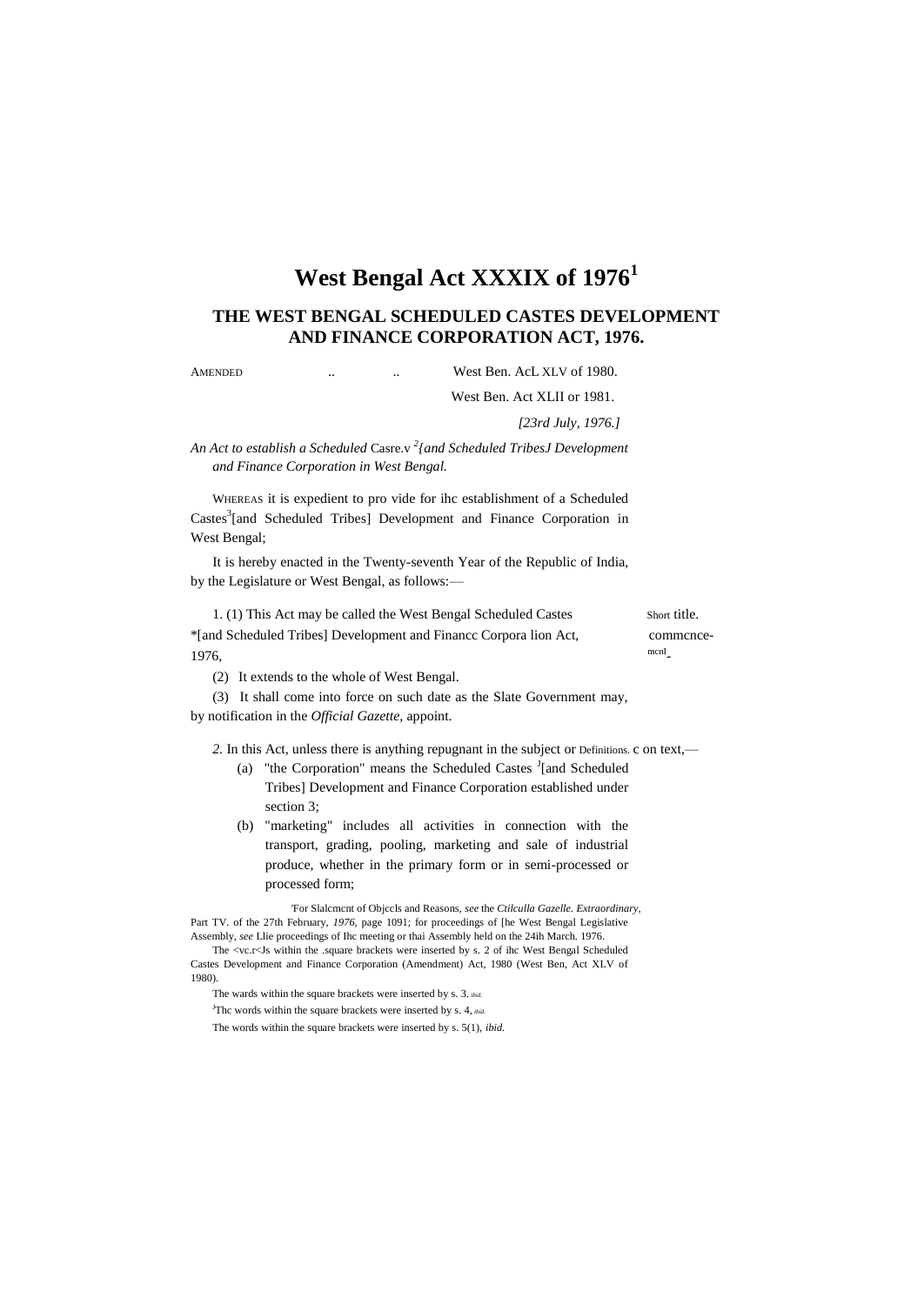[West Ben. Act 434 *The West Bengal Scheduled Castes Development and Finance Corporation Act, J976.*

*(Sections 3, 4.)*

- (c) "prescribed" means prescribed by rules made under this Act;
- '(d) "Scheduled Castes" shall have the same meaning as in clause (24) of article 366 of the Constitution of India (hereinafter referred to as the Constitution);
- -(dd) "Scheduled Tribes" shall have the same meaning as in clause (25) of article 366 of the Constitution;
- (e) "traditional occupation" means caste-based occupations such as those followed by the Muchis, Doms. Dhobas, Jnlias, Mais, etc.

3. (I) The Slate Government may, by notification in Itie *Official Gnzeite,* establish a Scheduled Castes <sup>J</sup>[and Scheduled Tribes] Development and Finance Corporation for Wesl Bengal.

(2) The Corporation shall be a body corporate by ihe name notified under subsection (I) and having perpetual succession and a common seal and shall by the said name sue and be sued.

4. (1) The Corporation shall consist of the following members, namely;—

(a) the Secretary, Department of Agriculture and Community Development, Government of Wesl Bengal, *ex-officio',*

(b) the Secretary, Department of Animal Husbandry and Veterinary Services, Government of West Bengal, *ex-ojficio,*

- (c) the Secretary, Department of Co-operation, Government of West Bengal, *exojficio-,*
- (d) the Secretary, Department of Cottage and Small-Scale Industries, Government of West Bengal, *ex-ojficia\*
- (e) the Secretary. Department of Forests, Government of Wesl Bengal, *ex-ojficio;*
- (f) the Chairman of the West Bengal *Khadi* and Village Industries Board established under section 3 of llie West Bengal *Khadi* and Village Industries Board Act, 1959, *ex- ojficio<sup>1</sup> ,*

West Ben. AciXtVor 1959. 'Clause (d) was subslllultt! Tor the original clause by s, 2(i) of the Wesl Bengal Scheduled Castes and Scheduled Tribes Development and Finance Corporation (Amendment) Act, 1981 (West Ben. ActXLH of 1981). Prior to this .substitution the words and brackets "(hereinafter referred lo as the Constitution)" were inserted in the onjjitml clause (d) by s. 5(2) or ihe West Bengal Scheduled Castes Development and Finance Corporation (Amendment) Act, 19S0 (West Ben, Act XLV of 1980).

:Clausc (dd) was substituted Tor [he previous clause (dd) by s. 2(ii) of the West Bengal Scheduled Castes anil Scheduled Tribes Development and Finance Corporation (Amendment) Act, 1981 (Wesl Ben. Act XL] I of IViil), Prior lo this suhstiiulion the previous clause (dd) was inserted by s. 5(3) of the West Bengal Scheduled Custes Develop men and Finance Corporation (Amendment) Act, 1980 (Wesl Ben, Act XLV of 1980),

Constitution of the Corporal!

era.

Incorporation.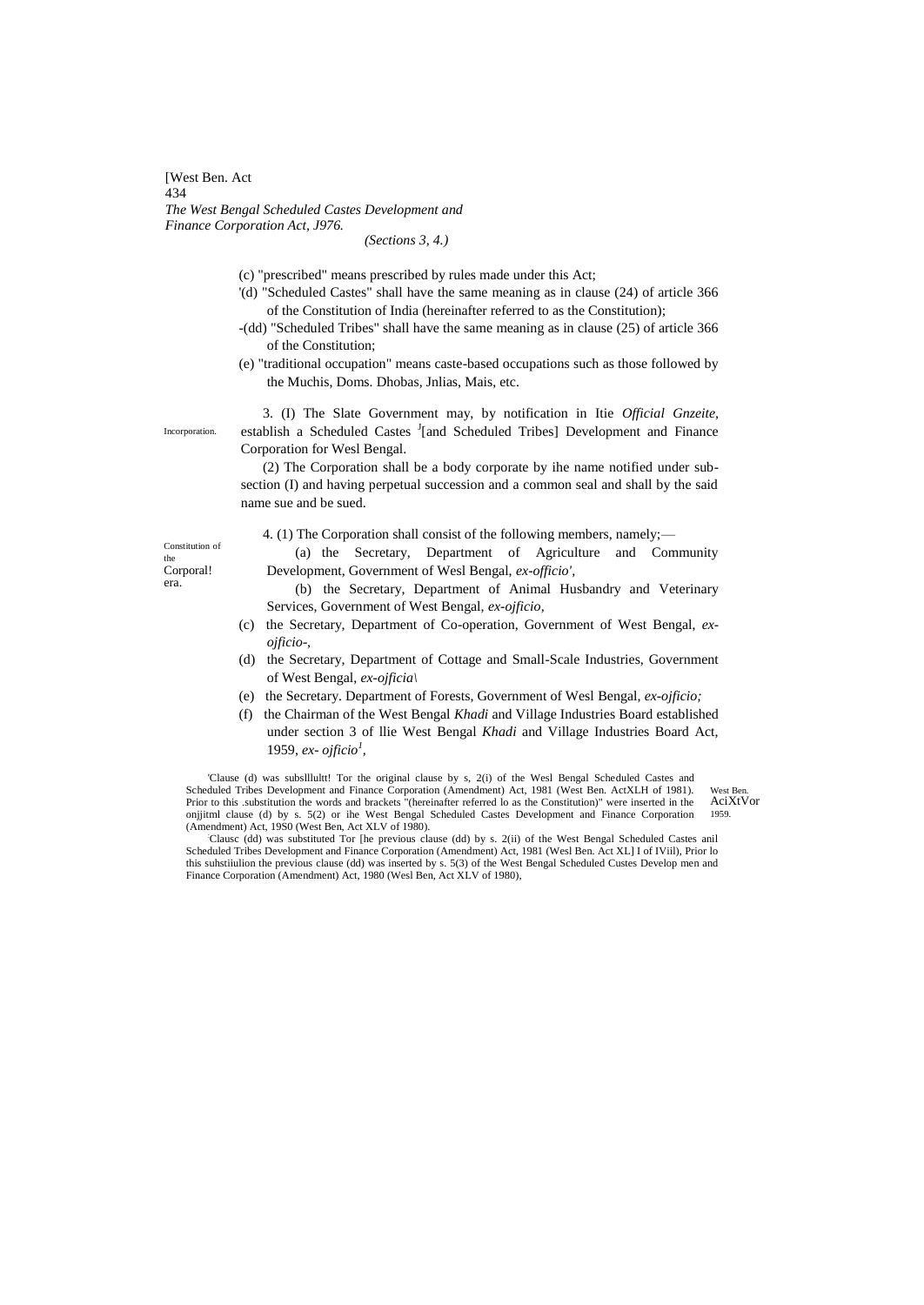### XXXIX of 1976.] 435 *The We,s/ Bengal Scheduled Castes Development and finance Corporation Act, 1976.*

#### *(Sections* 5, *6.)*

(g) such number of other member.\*; not exceeding  $<sup>1</sup>$  [fifteen] bui not less than five, as</sup> [he Stale Government may, by notification in the *Officio! Gazette,* appoint:

'Provided that at least—

- (i) three shall be from amongst the members of ihe Scheduled Castes, and
- (ii) two shall be from amongst the members of the Scheduled Tribes,

(2) The State Government shall appoint one of the members as the Chairman and may, if it thinks fit, appoint another member as the Vice- Chairman of the Corporation.

(3) In the event of the capital of the Corporation being raised by the issue of shares to the members of the public, provision shall be made by rules made under this Act for the representation of such share-holders in the Corporation and the manner in which the representatives shall be elected by such share-holders.

(4) The term of office of, and the manner of filling casual vacancies among, the members of the Corporation shall be such as maybe prescribed.

5. A person shall be disqualified for being chosen as, and for being, a member of Disqualificathe Corporation—

tions Tor membership.

- (a) if he is a lunatic or a person of unsound mind, or
- (b) if he has been adjudged insolvent, or
- (c) if he has been convicted of an offence involving moral turpitude, or
- (d) if he has directly or indirectly any interest in .my subsisting contract made with, or in any work being done for, the Corporation except as a share-holder (other than a Director) in an incorporated company, provided that where he is a shareholder, he shall disclose to the State Government the nature and extent of the shares held by him in such company, or
- (e) if he has any financial interest in any work undertaken by the Corporation for execution.

Resignation of 6. The Chairman, Vice-Chairman or any other member of the Corporation may resign his office by giving notice in writing to the State Government and, on such resignation being accepted by that Government, shall be deemed to have vacated his office.

Chairman, Vice-Chairman and members.

'The won] within the square brackets was substituted for ihc word "Len" by s. 7(1) or the West Bengal Scheduled Castes Development and Finance Corporation (Amendment) An IWtrj fVlVcF Rnn Arl VP W nf IQVm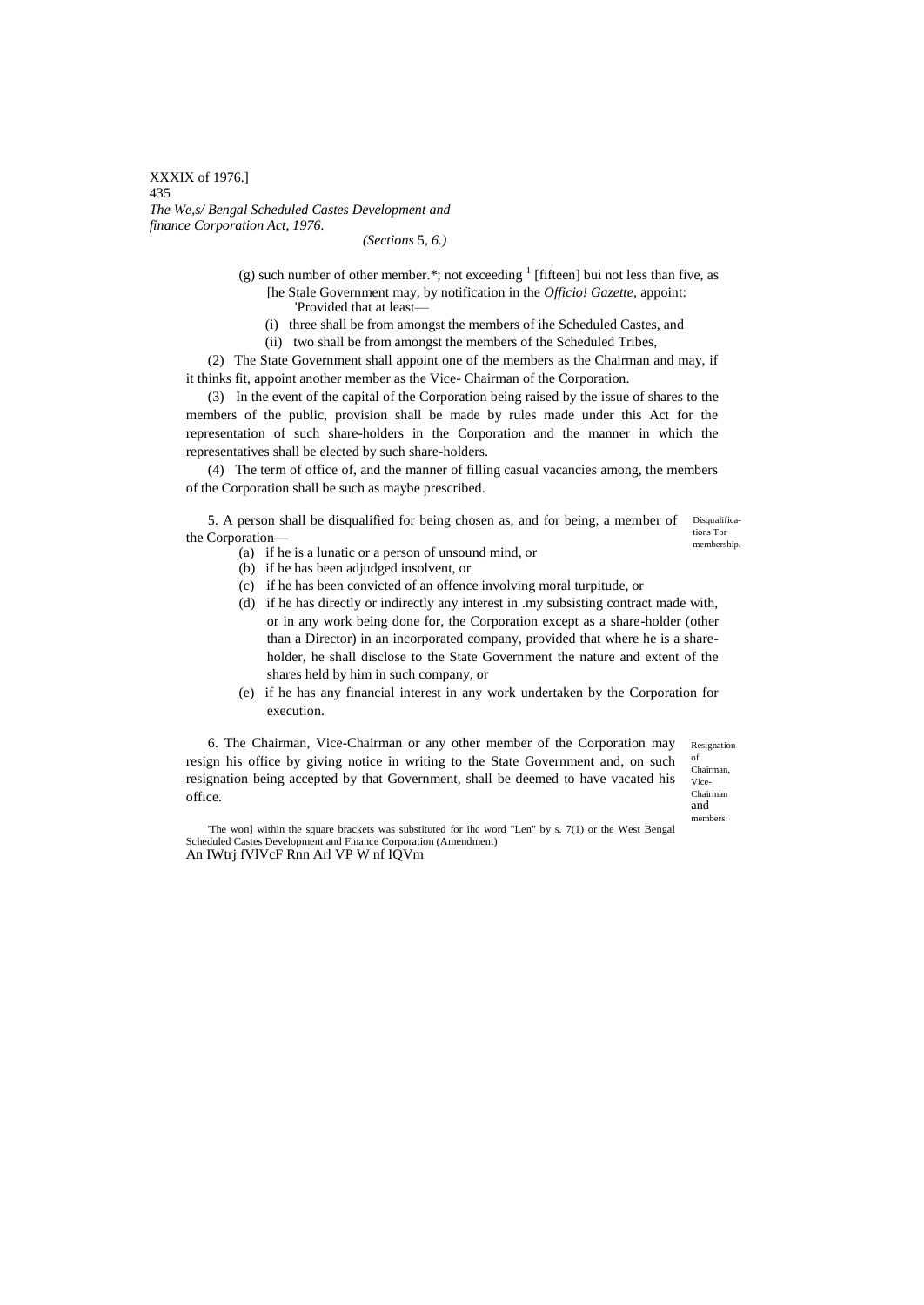[West Ben. Act 436 *The West Bengal Scheduled Castes Development and Finance Corporation Act, J976.*

*(Sections 7-10.)*

7. The State Government may remove from office the Chairman, Vice-Chairman or any other member of the Corporation who—

Removal from office of Chairman. ice-Chairman or members.

(a) without excuse, sufficient in ihe opinion of the State Government, is absent from more than four consecutive meetings of the Corporation,

(b) has, in the opinion of the Stale Government, so abused his position as a member as to render his concinuancc on the Corporation detrimental to the interests of ihe Corporation.

8. No act or proceeding or the Corporation shall be invalid by reason only of the existence of any vacancy amongst its members or any defect in the constitution thereof.

Validity of agLs and proceedings.

Transaction of business.

9. (1) The Corporation shall meet at such time and place and shall, subject to the provisions or sub-sections (2) and (3), observe such rules of procedure in regard to transaction of business at its meetings as may be provided by regulations made under this Act.

(2) The person to preside at a meeting of the Corporation shall be the Chairman thereof or in his absence from any meeting, the Vice-Chairman, if any, or in the absence of both the Chairman and the Vice-Chairman, such member as may be chosen by the members present from amongst themselves lo preside.

(3) All questions at a meeting of the Corporation shall be decided by majority of votes of the members present and voting and in the case of equality of votes, the Chairman or in his absence any other person presiding shall have a second or casting vote.

10. (I) The Corporation shall have '[a Managing Director] and a Chief Accounts Officer, both of whom shall be appointed by the Siale Government.

(2) The Corporation may appoint such other officers and employees as it considers necessary for the efficient performance of its functions.

(3) The conditions of appointment of officers and employees and ihe scales or pay of the officers and employees of the Corporation shall—

> (a) as respect -"[the Managing DireciorJ and the Chief Accounts Officer be such as may be prescribed; and

'[Managing Director] and Chicr

Accounts Officer and oilier slaff, 'The words within ihc square brackets were substituted for lite wordt "Administrative Officer" by s. 8{1) of the West Bengal Scheduled Caslcs Development und Finance Corporation (Amendment) Acl, 1980 (West Den. Act XI.V of 1980).

Th c word s wi th i n the s q Liare brackc Is were subst i t utc d To r ih i; words "□ n Ad min i s tral i ve Officer" by s. 8(2). *ibid.*

'The M'Mtk within the square brackets were substituted for the words "the Administrative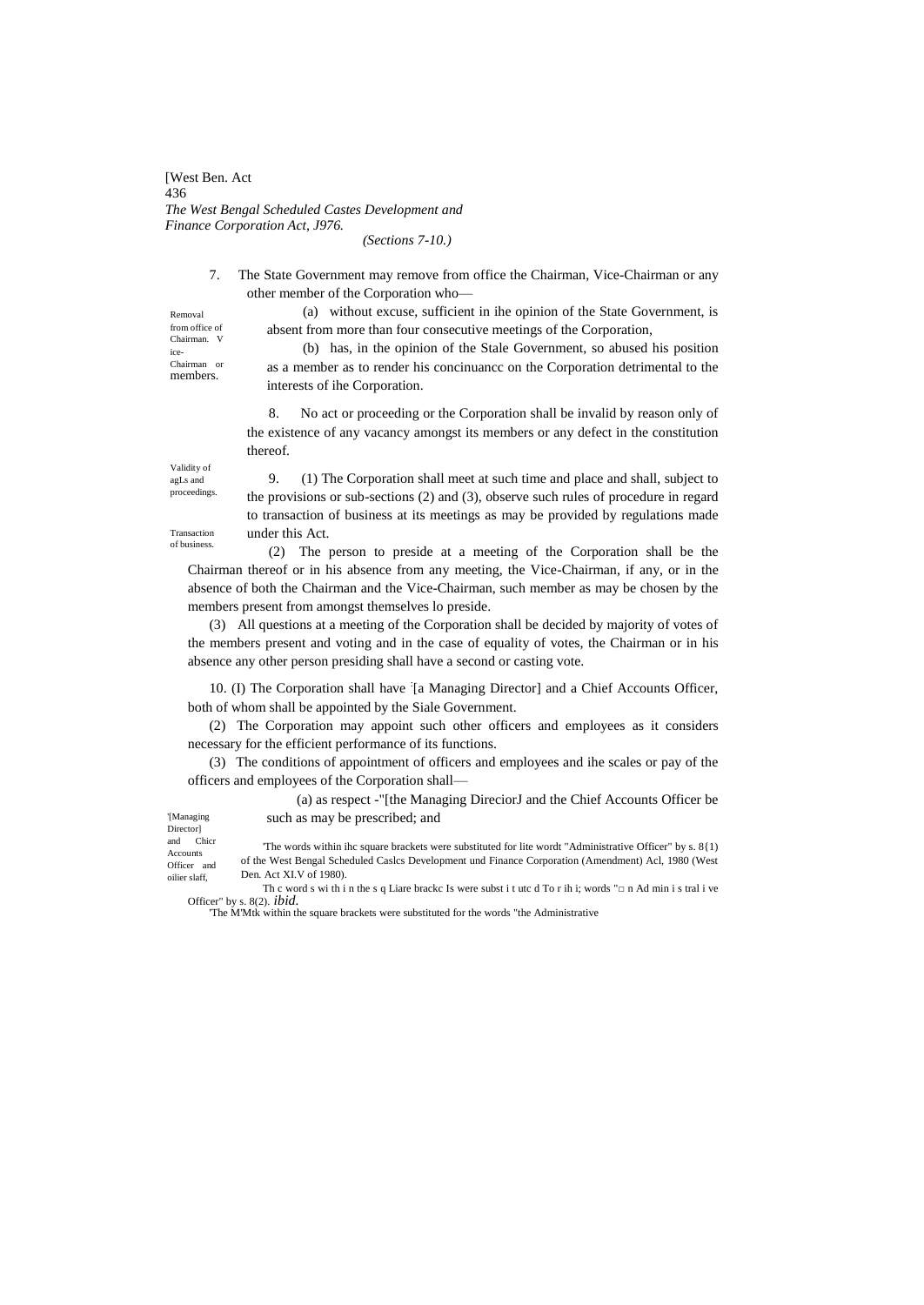XXXIX of 1976.] 437 *The We,s/ Bengal Scheduled Castes Development and finance Corporation Act, 1976.*

*(Sections 11-14.)*

(b) as rcspccl Lhe other officers and employees be such as may, subject lo ihe approval of the Slate Government, be determined by regulations made under this Act.

 $(4)$ <sup>1</sup> [Thti Managing Director] shall be ihe Executive Head of the Corporation and all other officers and employees or the Corporation shall be subordinate to him.

11. No person who has directly or indirectly by himself or his partner or agent, any share or interest in any contract, by or on behalf of the Corporation or in any work undertaken by the Corporation shall become or remain an officer or employee of Lhe Corporation.

Officers and employees of Corporation not to have any interest in co nine I, ete.

Conferment of powers on [Managing Director].

12. The Corporation may authorise '[the Managing Director,J subject to such conditions and limitations as it may specify, to exercise such powers and perform such dmies as it may deem necessary for the efficient administration of its business.

13. All orders and decisions of the Corporation shall be authenticated by the signature of the Chairman or any other member authorised by the Corporation in this behalf and all other instruments issued by the Corporation shall be authenticated by the signature of  $\frac{1}{2}$ [the Managing Directorl or by any other officer of lhe Corporation authorised by "[the Managing Director] in this behalf.

14. (I) Subject to the provisions of this Act, the functions of the Corporation shall be to undertake generally the task of economic welfare of die members of the Scheduled Castes <sup>5</sup> [and Scheduled Tribes] through industrial and commercial activities.

(2) In particular and without prejudice to the generality of the foregoing provisions of this section, the functions of the Corporation shall be—

> (i) lo plan and promote training programmes Tor increasing the skill and efficiency in different traditional occupations and to establish vocational institutes for lhe purpose;

'The wonls within lhe square brackets were substituted lor the words "The Administrative Officer" by s, 8(4) of the Wesl Bengal Scheduled CaMct Development and Finance Corporation (Amendment) Act. 1580 (West Ben. Acl XLV of 19KD).

The words wilhin ihe square brackets were substituted for lhe words "Adminislraiive Offieer" by s, 9(1). *ibid.*

'The words williin lhe square brackets were subslim led for ihe words "ihe Administrative Officer," by s. 9(2). *ibid.* <sup>J</sup>The words wilhin the square brackets were substituted for lhe words "lhe Administrative Officer" by s. 10, *ibid.* 

■The words within lhe square brackcls were insencd by s. It of ihe West Bengal Selmdultrd Castes Development and Finance Corporaitcn fAmendmenll **Arc.** 19SQ (West

Authentication.

Functions of LHE Corporation.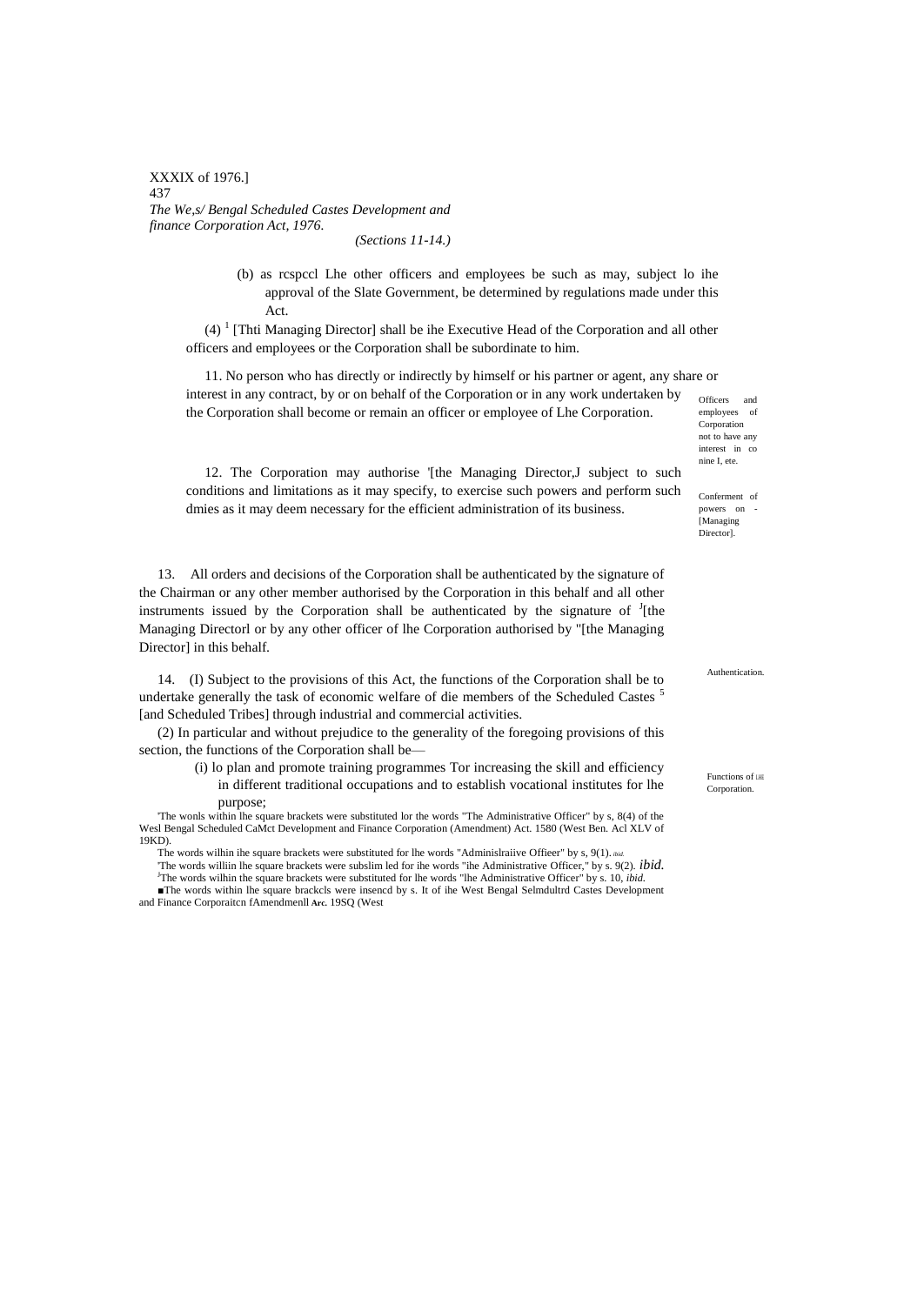438 *The West Bengal Scheduled Castes Development and Finance Corporation Act, 1976.*

[West Ben. Act

## *(Section 14.)*

- (ii) lo promote employment opportunities in various trades and crafts and to sanction stipends Tor training in different training institutes;
- (iii) lo provide necessary infra-structures in connection with all traditional occupations such as establishing 'dhobighms', 'tanning grounds', 'fisheries', etc.;
- (iv) lo encourage and undertake setting up of manufacturing and processing units on commercial basis;
- (v) to promote entrepreneurship by sponsoring self-employment programmes in different trades, crafts and business with the assistance of various financing institutions;
- (vi) to arrange the supply of necessary inputs at reasonable prices for different trades and crafts and to acquire and instal suitable machinery and equipments for the purpose of hiring out;
- (vii) to plan, promote and undertake, on its own or in collaboration with such agencies as may be approved by the Corporation, programmes of agricultural development, marketing, processing, supply and storage of agricultural produce, small-scale industry, building constmction, transport and such other business, trade or activity as may be approved in this behair by the State Government;
- (viii) to arrange for in-service training, apprenticeship, dealership, clc., in different factories, commercial organisations and industrial complexes;
- (ix) to provide financial assistance by way of grants, subsidies and loans in cash or kind for such purposes as may be approved by the Corporation and also by providing cash credit accommodation against hypothecation of their products;
- (x) to find out resources for financing all programmes to be undertaken by the Corporation and to that end lo receive grants and gifts, raise loans, issue bonds and debentures, draw, make, accept, discount, executc and issue promissory notes, bills of exchange, hundies, bills, warrants, debentures and other negotiable instruments;
- (xi) to invest or deposit surplus funds in Government securities or in such other means to be approved by the Corporation;
- (xii) to continue and run the works and programmes transferred lo the Corporation by the State Government for operation and to adopt suitable changes for (heir hetipr cvpfniinn-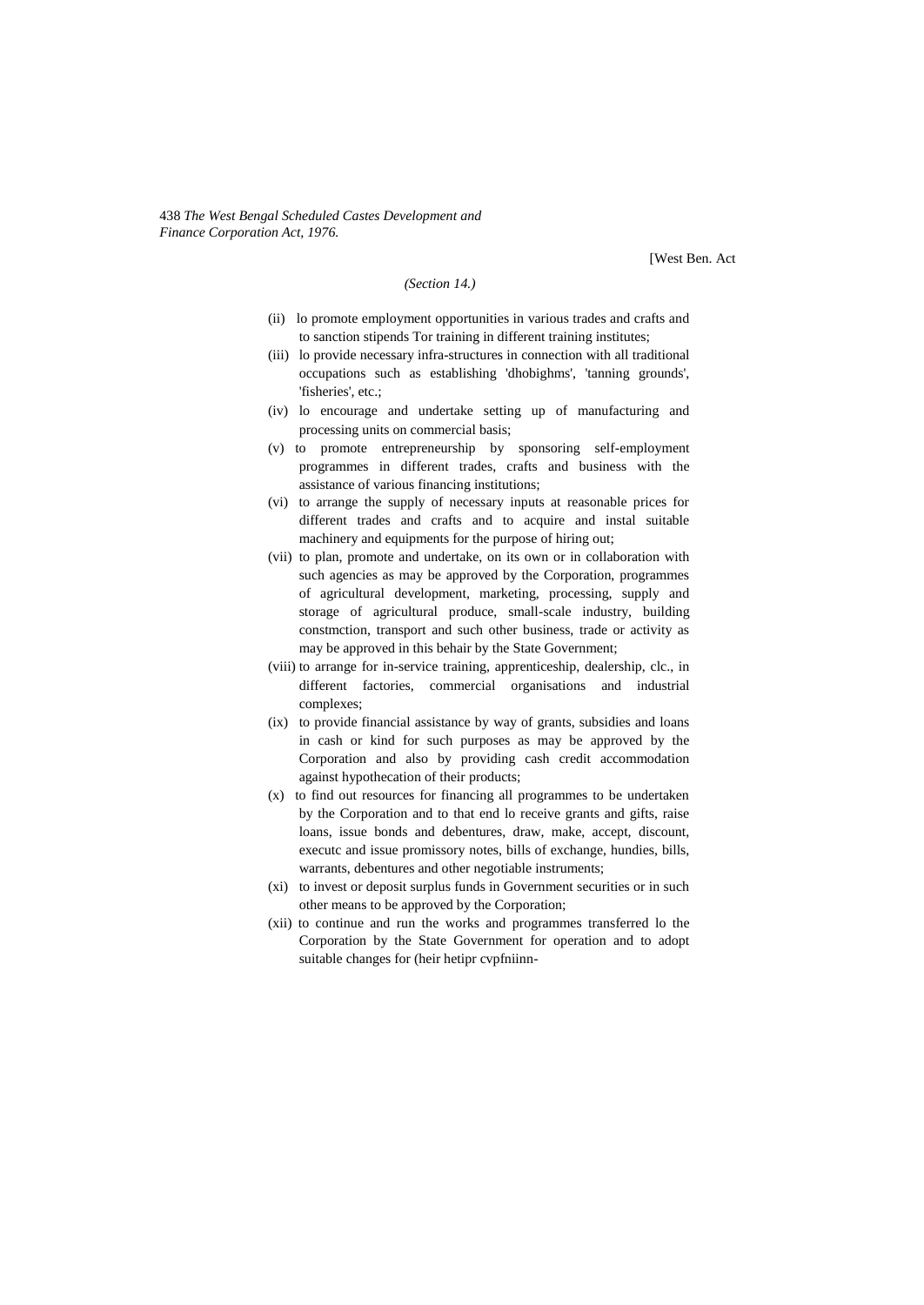XXXIX of 1976.] 439 *The We,s/ Bengal Scheduled Castes Development and finance Corporation Act, 1976.*

*(Sections 15-IS.)*

(xiii) to discharge such other functions us may be prescribed or as arc supplemental, incidental or consequential to any of the functions conferred on it under this Act.

15. Subject to the provisions of this Act, the Corporation shall have power—

- (a) to acquire or hold such property both movable and immovable as the Corporation may deem neccssary for the purpose of any of its functions and to lease, sell or otherwise transfer any property held by it;
- (b) to purchase by agreement or to take on lease or under any form of tenancy any land and lo crect thereon such buildings as may be necessary for the purpose of carrying on its undertakings;
- (c) to enter into or perform such contracts as may be necessary for the discharge of its functions and the exercise of its powers under this Act;
- (d) to provide facilities for the consignment, storage and delivery of goods;
- (e) with the prior approval of the State Government to do all other things lo facilitate ihe proper carrying on of the business and the functions of the Corporation,

16. The Corporation may take steps for acquisition of any land for discharging any of its functions under this Act in the manner i of i\$94. provided in the Land Acquisition Act, 1894 and such acquisition shall be deemed to be acquisition for a public purpose within the meaning of the said Act.

> 17. It shall be the general principle of the Corporation that in carrying on its undertakings it shall act on business principles,

Corporal ion to  $\arctan$  busin principles.

Acquisition of Kind.

Capital of lhe Corporation ,

18. (I) The State Government may provide to the Corporation such capital as the State Government may consider necessary for the purpose of carrying out any or all of its functions under this Act subject to such terms and conditions not inconsistent with the provisions of this Act as the State Government may determine.

issue  $\ldots$ r<sup> $\wedge$ </sup> of (2) The Corporation may supplement its capital by the *r, ■* T *• '—I ~ I I t,,, fir*

Powers or (he Corpora Lion.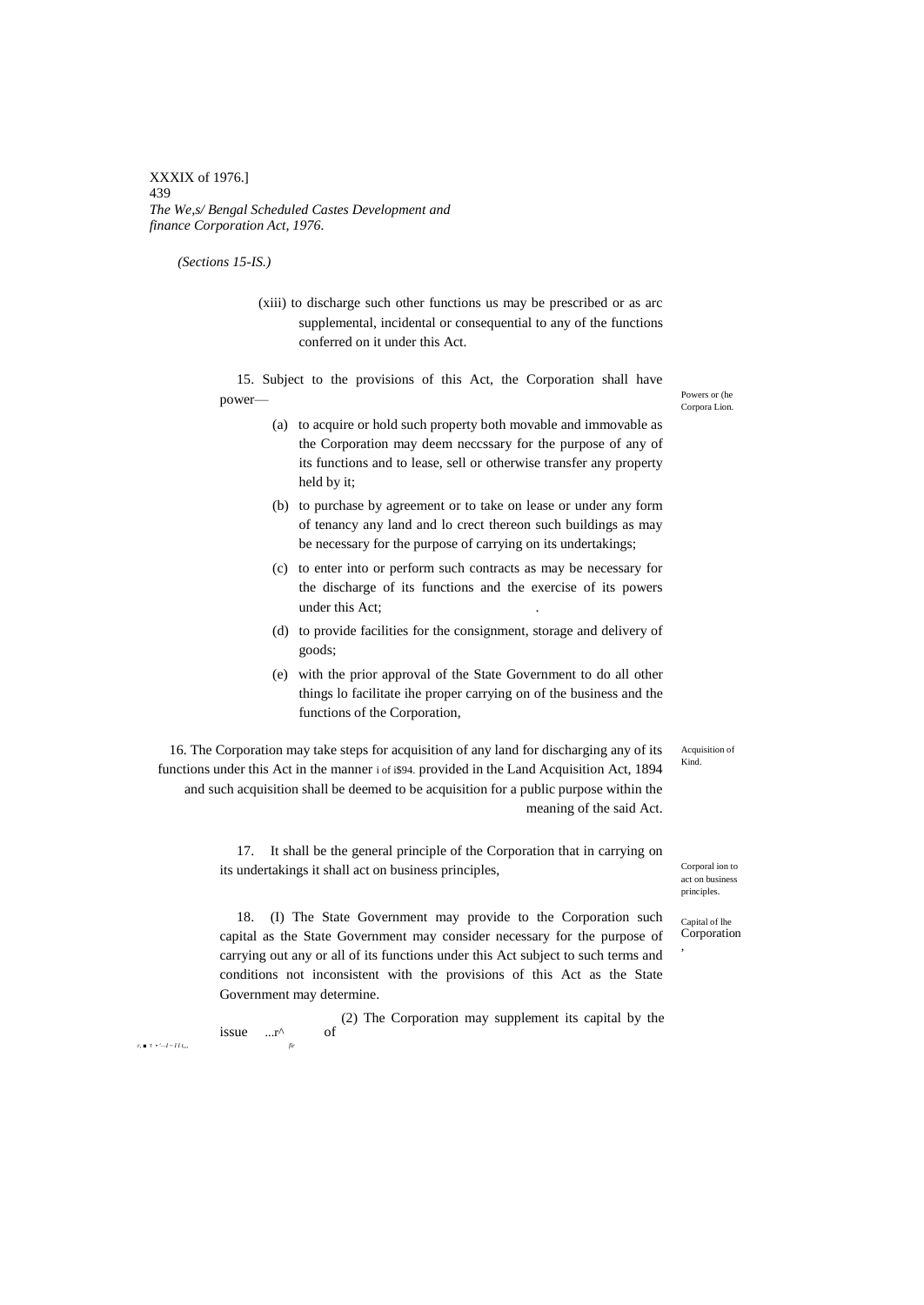$. < -V - > -$ *440 The West Bengal Scheduled Castes Development and Finance Corporation Act, 1976.*

{West Ben. Act

### *(Sections 19-22.)*

... (3) The authorised capital of lhe Corporation shall be divided into such number of shares as lhe State Government may determine, and Lhe number of shares which may be subscribed by lhe State Government and the members of the public shall also be determined by lhe State Government:

Provided that the value of the shares to be subscribed by the Stale Government shall not be less than fifty-one *per cent,* of the auihorised capital.

(4) The allotment of shares lo other parlies mentioned in subsection (3) shall be made by the Corporation in such manner as may be prescribed.

(5) The shares of the Corporation shall not be transferable except in accordance with such rules as may be made under this Act.

(6) The Corporation may at any lime, with the previous approval of the State Government, redeem the shares issued Lo lhe members of lhe public in such manner as may be prescribed.

Additional capital.

19. If after the issue of shares under sub-seciion (2) of section 18, the Corporation requires any further capital, the Corporation may, with the previous sanction of the State Government, raise such additional capital by the

issue of new shares and the provisions of subsections (3), (4), (5) and (6) of section 18 shall *mutatis mutandis* apply to such shares.

Guarantee by 20. The shares or the Corporation shall be guaranteed by the Slate Government as to the payment of the principal.

Slate Government in respcct of .shares.

Borrowing by the Corporation,

21. (I) The Corporation may, with the previous approval of the State Government, bonow money in lhe open market or otherwise for carrying out any of its functions under this Aci.

(2) Money borrowed by the Corporation under sub-section (I) shall be guaranteed by the Slate Government as to lhe repayment of lhe principal and lhe payment of interest at such rale not being less than Tour *per cent, per annum* as the Slate Government may, on the recommendation of the Corporation, fix at lhe time the money is borrowed.

22. All receipts of the Corporation shall be carried into its general fund and all payments by the Corporation shall be made therefrom.

Reccipis i Mo and payments from the general fund of the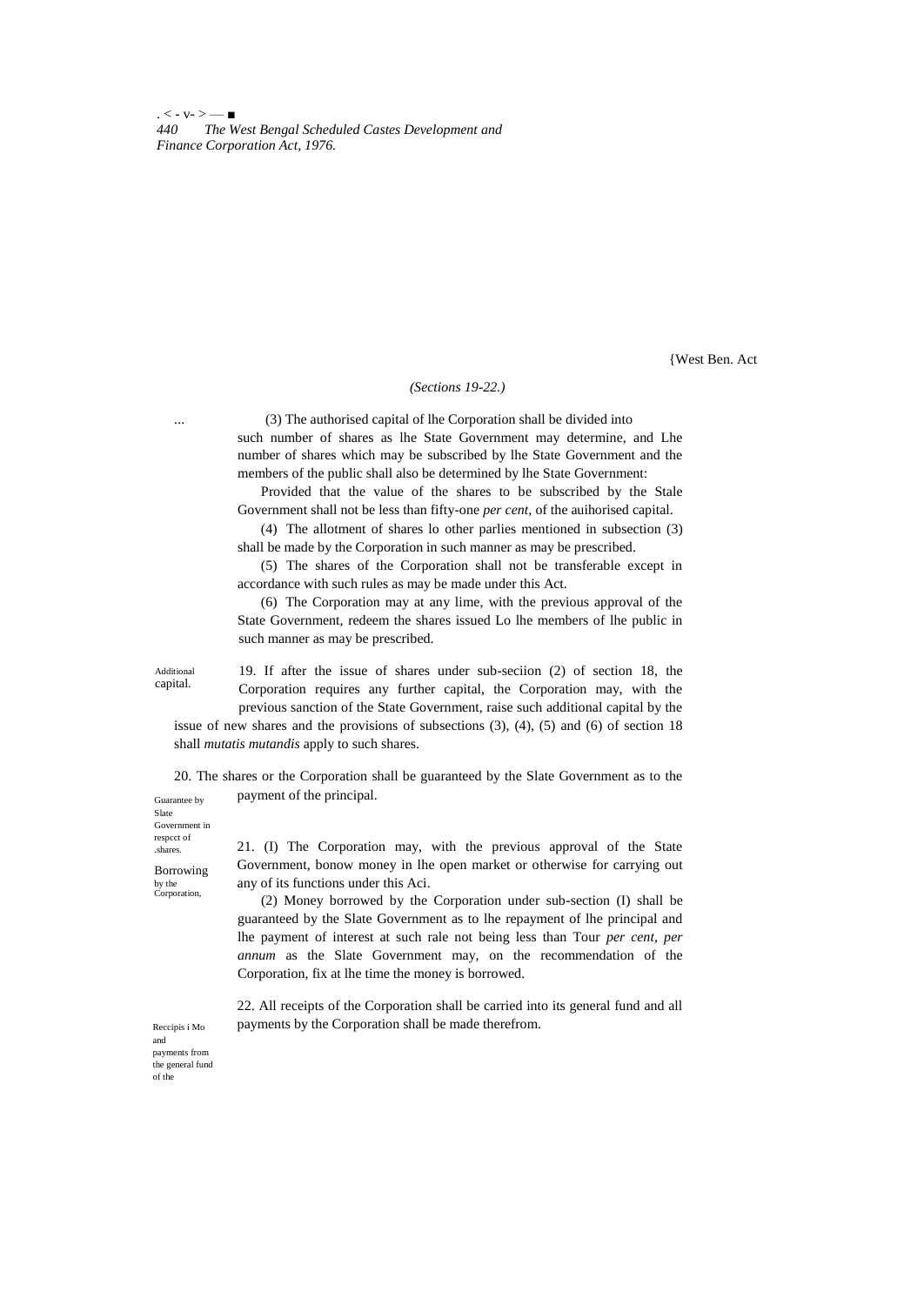XXXIX of 1976.] 441 *The We,s/ Bengal Scheduled Castes Development and finance Corporation Act, 1976.*

#### *(Sections 23-27.)*

23. The Corporation shall pay dividends on shares at such rate as may from time to lime be fixed by the State Government subject to any general limitations which may be imposed by ihe State Government, and ihe payment of such dividend shall be deemed Lo be a pan of the expenditure of the Corporation.

24, (1) The Corporation shall make such provisions for reserve and other specially denominated funds as the Slate Government may from lime lo time direct.

(2) The management of the funds referred to in sub-section (1), the sums to be carried from lime lo lime to the credii thereof and the application of the money comprised therein shall be determined by the Corporation.

(3) None of the funds referred to in sub-section (1) shall be utilised for any purpose noi connected with the functions of the Corporation without the previous approval of the State Government.

25. The Corporation shall have power to spend such sums as ii thinks fil on objects authorised under this Act and such sums shall be treated as expenditure payable out of the general fund of the Corporation or the funds referred to in sub-section (1) of section 24, as the case may be.

26. (I) The Corporation shall, by such date in each year as may be prescribed, prepare and submit to the State Government for approval the budget for the next financial year showing the estimated receipts and expenditure during Iliac financial year in such form as may be prescribed.

(2) The Corporation may sanction any reapprop rial ion within the grant from one head of expenditure to another or from a provision made for one work to that in respect of another, subject to the condition lhat the aggregate of ihe grant is not exceeded.

(3) The Corporation may, wiihin such limits and subject to such conditions as may be prescribed, incur expenditure in excess of the limit provided in the budget approved by the State Government under any head of expenditure or in connection with any particular work.

(4) A copy of the budget shall be placed before ihe State Legislature as soon as may be after ihe budget has been approved by the State Government.

27. (1) The Corporation shall cause to be maintained books of account and other books in relation to its accounts in such form and in such manner as mav be nrescribed.

Dividends on shares.

Reserve unci oihcr funds.

Expenditure from [he fund,

Budget.

Audit by Auditor appointed by Stale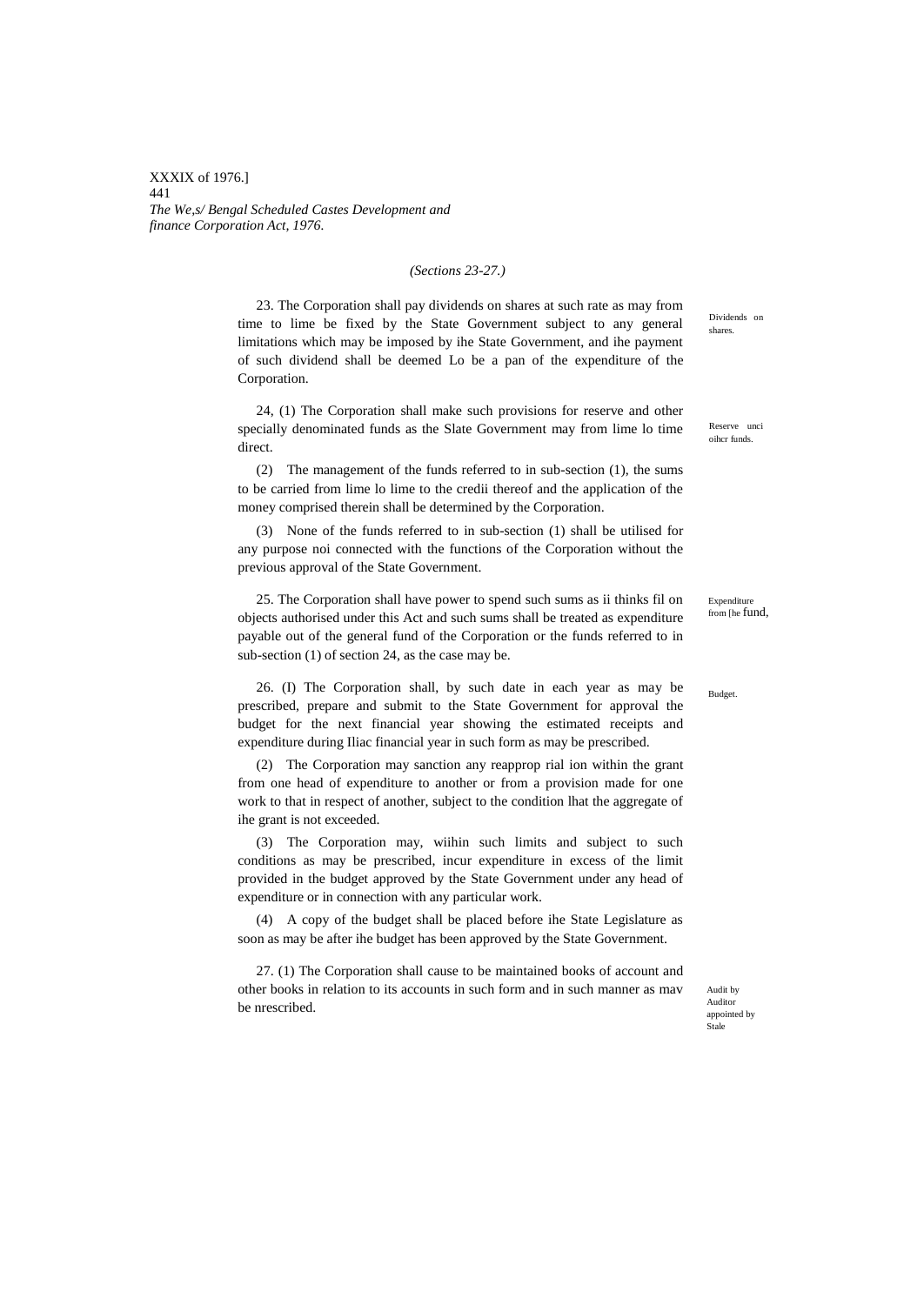[West Ben. Act 442 *The West Bengal Scheduled Castes Development and Finance Corporation Act, J976.*

### *(Sections 2S-30.)*

(2) The accounts of the Corporation shall be audited by the Auditor appointed by the Stale Government in this behalf aL such times and in such manner as may be prescribed.

(3) As soon as Ihe accounts of the Corporation have been audited, the Corporation shall send a copy thereof together with a copy of the report of the Auditor I hereon to the State Government.

Power of Suit Gov n< to issue instructions.

2B. The State Government may issue lo ihe Corporation genera! instructions to be followed by the Corporation and such instructions may include directions relating to the recruitment, the conditions of service and training of its employees, the wages to be paid lo the employees, ihe reserves lo be maintained by it and the disposal of its property, movable or immovable, and the Corporation shall be bound to follow such instructions.

Furnishing of returns, tic.

29. (1) The Corporation shall furnish to the Siaui Government such returns, siaiisiics, accounts and oilier information with respeel to its property or activities or in regard to any proposed work as the Slate Govern mem may from lime to time require.

(2) The Corporation shall also furnish to the State Government an annual report on its working as soon as may be after the end or each year and a copy of the annual report shall be placed before the Stale Legislature as soon as may be after it is received by the Siale Govern meni.

Supersession of (he Corporation.

30. (1) The Stale Government may, by an order published in the *Official Gazelle,* supersede ihe Corporation for such period as may be specified in the order after giving reasonable opportunity to ihe Corporation lo show cause against the order proposed lo be issued and after considering the objection, if any, of the Corporation:

Provided thai ii shall not be necessary to give any opportunity lo the Corporation lo show cause against the order proposed to be issued if the State Government is of the opinion that it is neither expedient nor necessary to do so in public interest.

(2) Upon ihe publication of a notification under sub-section (!) superseding the Corporation—

- (a) all the members of the Corporation shall as from the date of supersession vacate their offices as such members;
- (b) all the powers and duties which may by or under the provisions of ihis Aci or of any oilier law be exercised or performed by or on behalf of the Corporation shall during the period of supersession be exercised and performed by  $n^{\text{f}+ \text{r}}$  and  $n^{\text{f}+ \text{r}}$  and  $n^{\text{f}+ \text{r}}$

 $n \in \mathbb{N}$  Plum  $-1'$ \_........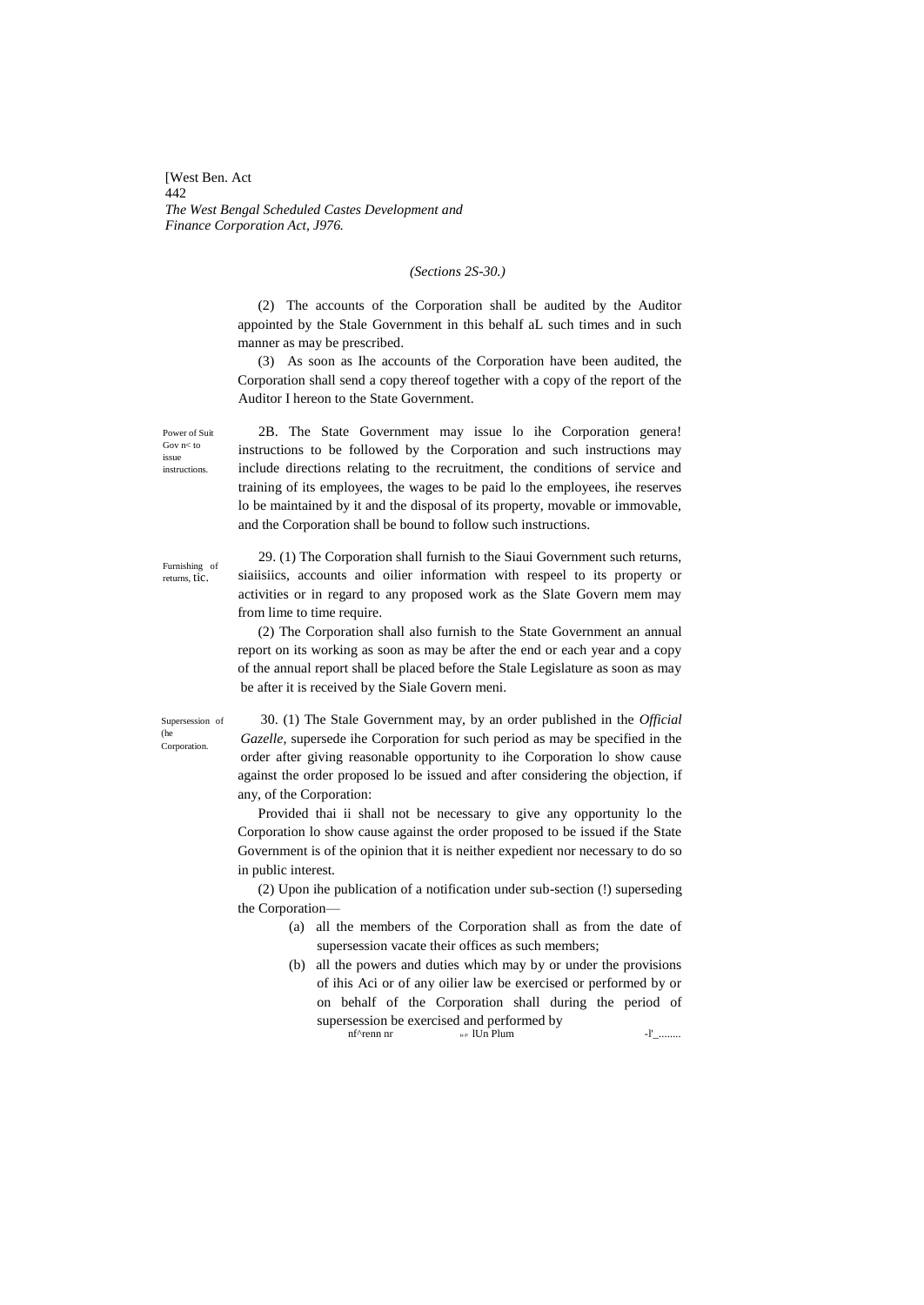XXXIX of 1976.] 443 *The We,s/ Bengal Scheduled Castes Development and finance Corporation Act, 1976.*

### *(Sections SI-Si.)*

(c) all properly vested in lhe corporation shall during liie period of supersession vest in the State Government.

(3) On Lhe expiration of the period of supersession as specified in the notification issued under sub-section (I), the State Government may—

- (a) extend lhe period of supersession for such further term as it may consider nccessary, or
- (b) reconstitute the Corporation in the manner provided in this Act for establishing the Corporation.

31. No provision of any law relating to the winding up of companies or corporations shall apply to the Corporation and the Corporation shall not be placed in liquidation save by order of the State Government and save in such manner as may be directed by the State Government.

Ben. Act tit or 1913.

32. Any sum payable to the Corporation shall be recoverable as an arrear of land-revenue under Lhe Bengal Public Demands Recovery Act, 1913.

33. (1) The Stale Government may, by notification in the *Official Gazette,* make rules LO give effect lo the provisions of this Act.

(2) In particular and without prejudice to the generality of the foregoing power, such rules may provide for all or any of the following matters, namely:—

- (a) the conditions and manner of appointment and election of members of lhe Corporation, the representation in the Corporation of the Stale Government and where shares are issued to Lhe members of the public under section 18 or section 19, the represenlaLion of such shareholders and generally all matters relaLing to the constitution of the Corporation;
- (b) the remuneration, allowance or fees la be paid to lhe members of lhe Corporation;
- (c) the term of office of members of lhe Corporation and die manner of filling casual vacancies among such members;
- (d) the numberof the members necessary to constitute a quorum at a meeting of the Corporation;
- (e) the conditions of appointment and service and the scales of pay or '[the Managing Director] and lhe Chief Accounts Officer;

'The words wilhin die square brackets were subsiilulcd Tor the words "'the Administrative Officer" by s.  $12 < \mathbf{T}$  lhe Wen Bengal Scheduled Gis(es Development and Financc Corporation

Liquidation oT (he Corporation.

Recovery of sums due.

Power lo make rules.